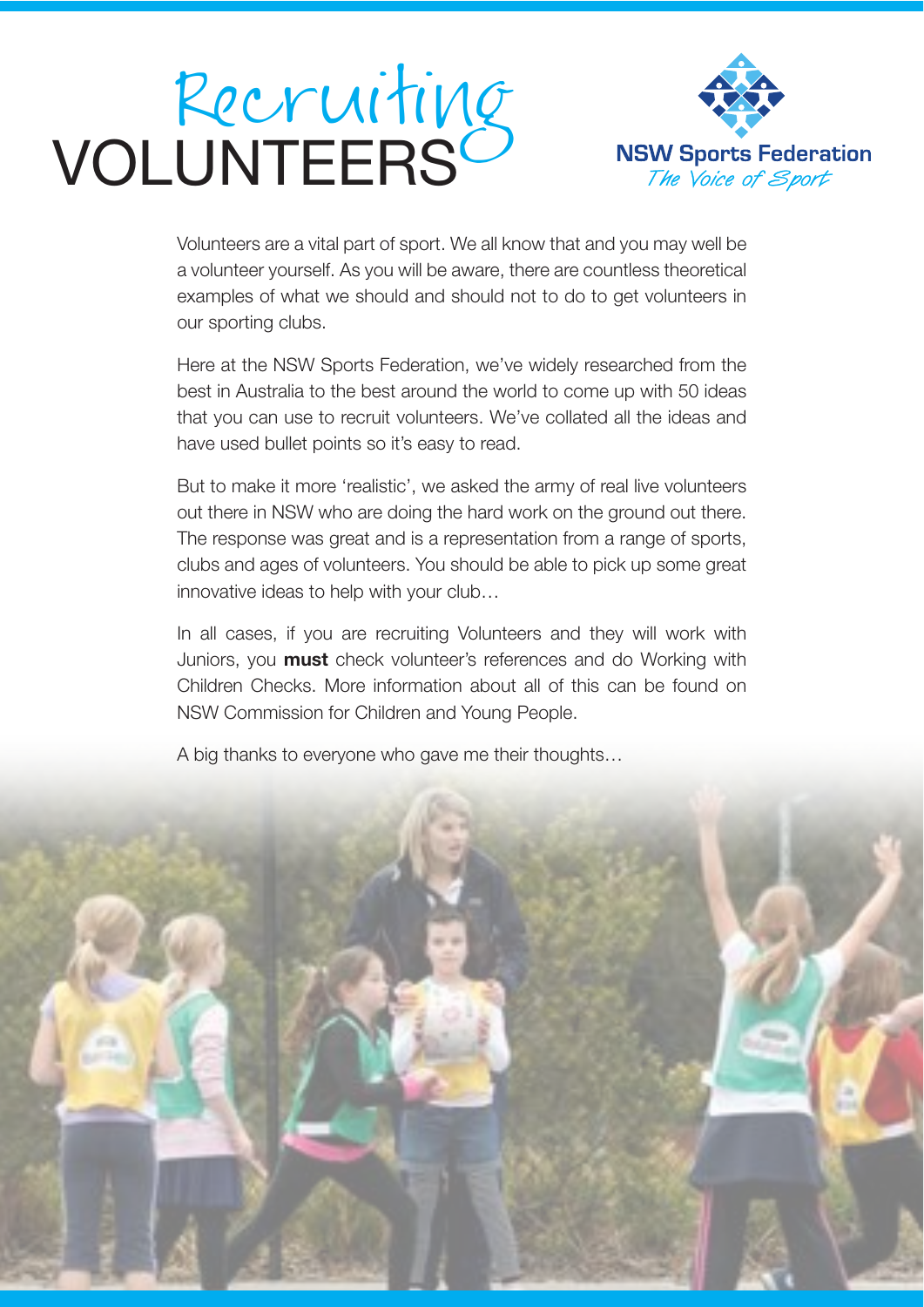



#### FIRSTLY, SOME IDEAS ON PLANNING:

- 1. Succession Planning forward plan to recruit new people to help at your club.
- 2. Make 'Volunteers' an agenda item at your committee meetings and implement a targeted recruitment plan.
- **3.** Appoint a Volunteer Coordinator. Get someone in your Club to round up the troops as and when necessary.

#### JEFF BEARD Dungog Memorial Bowls, Sport & Recreation Club

g<br>
yust<br>
way<br>
eed people.<br>
m We have a group of volunteers who turn up every second week, or otherwise as required, to undertake grounds maintenance, etc. These people answer to one well respected member who rallies them when required. Therefore we don't recruit as such, they just continue helping when asked. We may, from time to time, call for volunteers by way of a notice on the board, for a particular project.

- 4. Prepare projections for what you'll need that way you'll know exactly when you will need people. when neces<br>  $\frac{1}{\gamma}$ <br>  $\frac{1}{\gamma}$ <br>  $\frac{1}{\gamma}$ <br>  $\frac{1}{\gamma}$ <br>  $\frac{1}{\gamma}$ <br>  $\frac{1}{\gamma}$ <br>  $\frac{1}{\gamma}$ <br>  $\frac{1}{\gamma}$ <br>  $\frac{1}{\gamma}$ <br>  $\frac{1}{\gamma}$ <br>  $\frac{1}{\gamma}$ <br>  $\frac{1}{\gamma}$ <br>  $\frac{1}{\gamma}$ <br>  $\frac{1}{\gamma}$ <br>  $\frac{1}{\gamma}$ <br>  $\frac{1}{\gamma}$ <br>  $\frac{1}{\gamma}$ <br>  $\frac{1$
- 5. Turn a problem into a recruiting opportunity.



#### LINDA MARKS Wodonga Diamonds Football Club

 $i$ se.<br> $i$ s at This year we challenged every team to conduct their own fundraiser to relieve the burden on the committee and small band of volunteers that do the bulk of the work. We have 13 teams ranging from U11 to Seniors as well as several small-sided teams UG-UIO. This was coordinated through our Team Managers and we have had a fantastic response so far with teams coming up with some original ideas and running fundraising activities with the help of parents and players in their team. Some teams have run 2 or 3 fundraisers and others are ongoing throughout the season. This has been excellent for team building, engaging parents, recruiting volunteers, and for fundraising. We found that teams really got behind and supported other team's efforts to fundraise. This is something we will definitely run with next year and look at setting some challenges as well as rewards for team effort.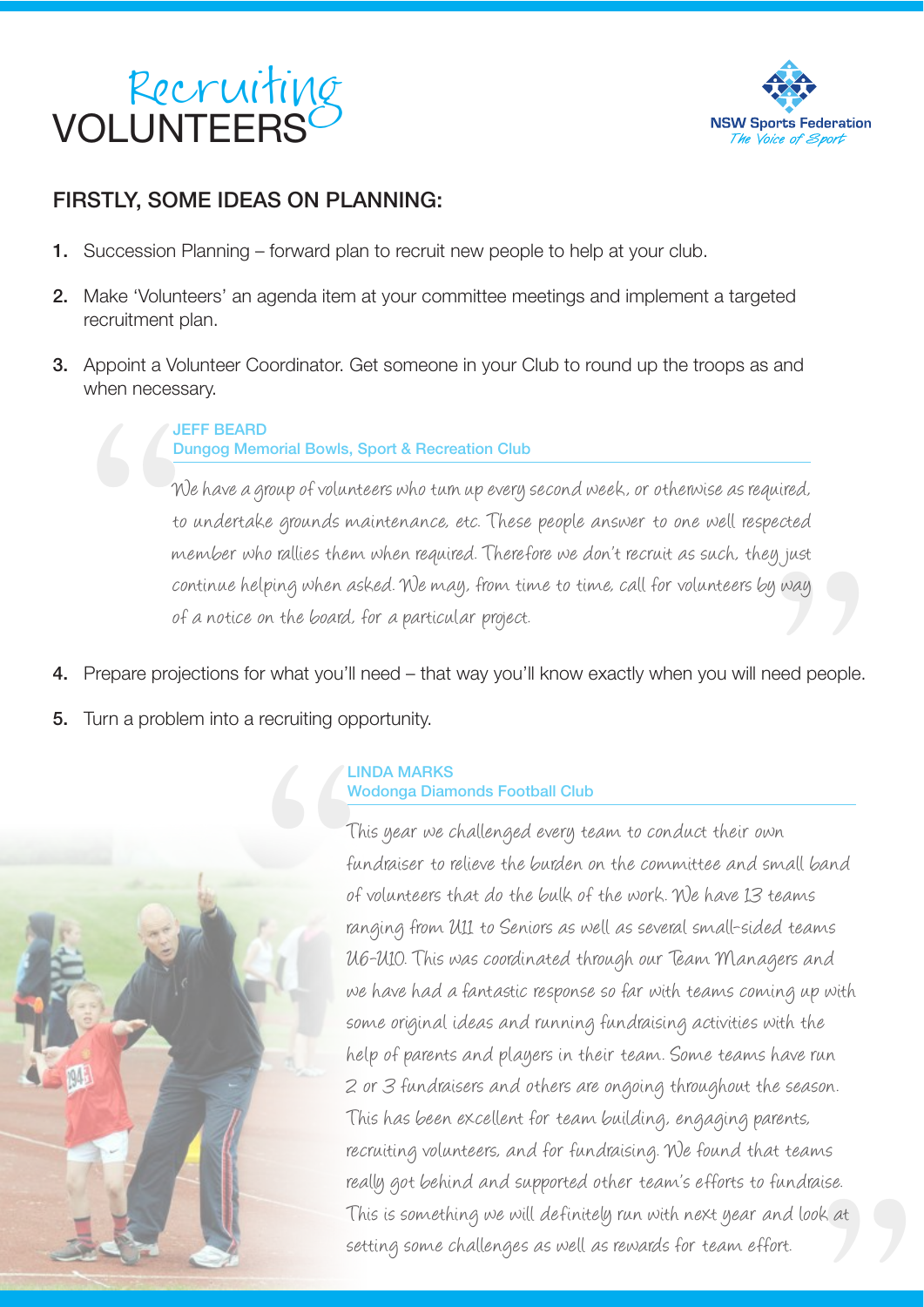



- **6.** Form collaborations with other organisations or teams.
- 7. Decide when and where to recruit.
- 8. Pay attention to timing don't recruit people until you really need them as their enthusiasm may wane.
- 9. Consider motivations and benefits of volunteering so that you can be ready to explain these. Know what you are 'selling'.
- 10. Think about what could motivate these people to volunteer for your club:
	- a. Older people
	- b. Young people
	- c. Students
	- d. Parents
- 11. Identify the barriers that may deter people from volunteering. See if any of these can be changed.
- 12. Emphasise the rewards of being a volunteer.
- 13. Offer small honorariums waive their fees in return for coaching etc.
- 14. Think about the demographics of who might be right for the role you want to fill. Think broadly at this point and try not to restrict your options or discriminate.
- 15. Prepare a simple one page job description. Your State Organisation will have templates for you to use.
- 16. Outline specific roles and responsibilities.
- 17. Split jobs up so they are in smaller chunks. That way, people don't think they are taking on too much.

#### RYAN FONTI Concord Baseball Club

" re<br>
Pieut<br>
ur volunteer<br>
requirement<br>
Trequirement It's a good idea to split jobs evenly. If you only have three executive positions it eliminates the major roles and the thought that you have to put hours and hours in with titles.

- 18. Decide on the characteristics you want your volunteers to have.
- 19. Develop a checklist of the most important requirements.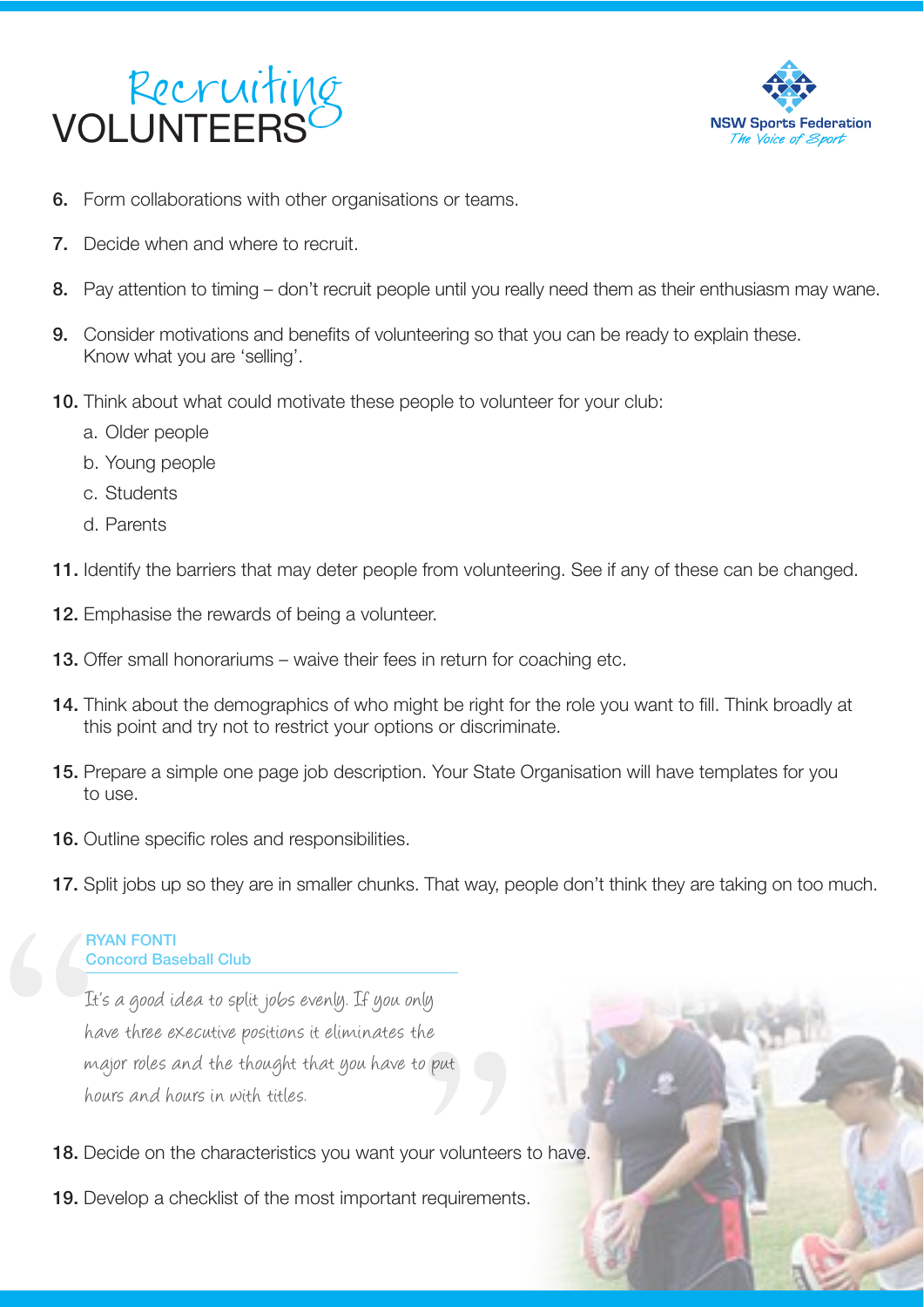



#### NOW THINK ABOUT ADVERTISING OR MARKETING OR PROMOTING:

- 20. Lots of people unconnected with clubs will have skills to offer.
- 21. Consider using the words 'get involved' or 'helping out'. They can be perceived as being less onerous!
- 22. Think about advertising in your wider community.
- 23. Develop a recruitment message that "sells your program".
- $\begin{array}{c}\n\text{24. Create r} \\
\hline\n\end{array}$ 24. Create recruitment materials that will catch people's attention.

KERRY SOUTER Administrator, Riding for the Disabled Assoc NSW Tall Timbers Centre

- $-$  Have a Volunteer recruitment stand at the local shopping centre.
- Register with Volunteering NSW.
- $-$  Write stories for the local press.
- $-$  Have Display boards about your sport whenever you do local events eg Bunnings, Raffles etc.
- Have a good website volunteers need notice.
- Facebook advertise for helpers especially for special events.
- $-$  Newsletter  $-$  send one  $3$  times per year.
- $-$  Email keep details of contacts and send updates every month with upcoming events.
- Have a Banner to use at events volunteers needed.

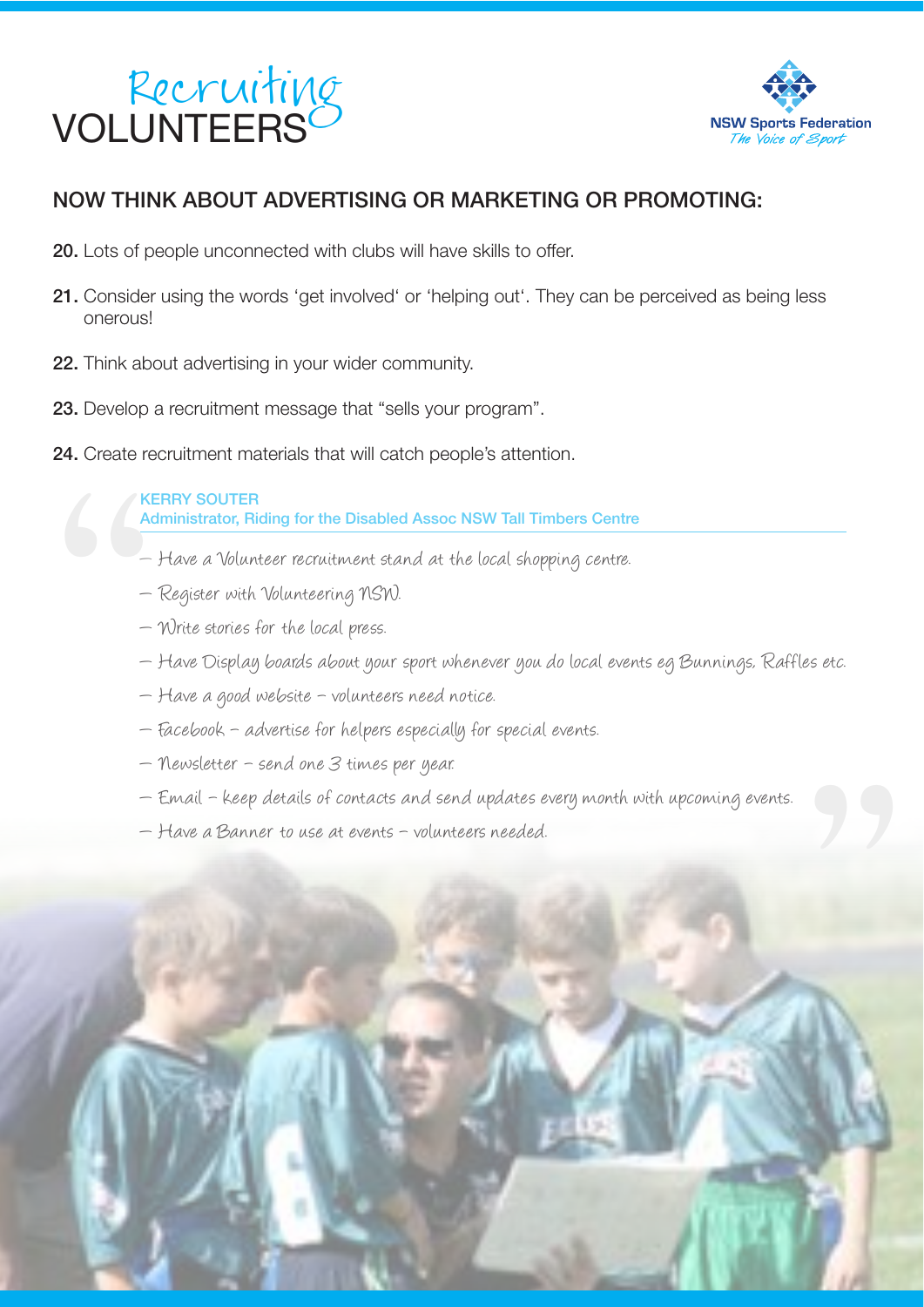



- 25. Develop a slide show that can be played at registration day.
- 26. Plan presentations that put a personal "face" on your programme.
- 27. Use your local volunteer centre, newspapers, supermarkets, local groups etc. to advertise opportunities.
- 28. Create the following so that people can find out about you easily.
	- a. An advertisement
	- b. A letter
	- c. A brochure
	- d. A website
	- e. An email
	- f. A poster.

#### BRONWYN HATZIS Revesby Workers Swim Club

" We advertise the AGM in the newsletter and positions available about 2 months prior. This year we got 5 new members. We have given a free shirt to all committee members which helps them to be identified. The 4 of the 5 executive have been in place for 2 or more years.

 $e^2$ <br> $e^2$ <br> $e^2$ <br> $e^2$ <br> $e^2$ <br> $e^2$ <br> $e^2$ <br> $e^2$ <br> $e^2$ <br> $e^2$ <br> $e^2$ <br><br> $f$ <br><br> $g$ <br><br><br><br><br><br><br><br><br><br><br><br> 29. In every case, make sure that there is a name and phone number to ring if you'd like to get involved.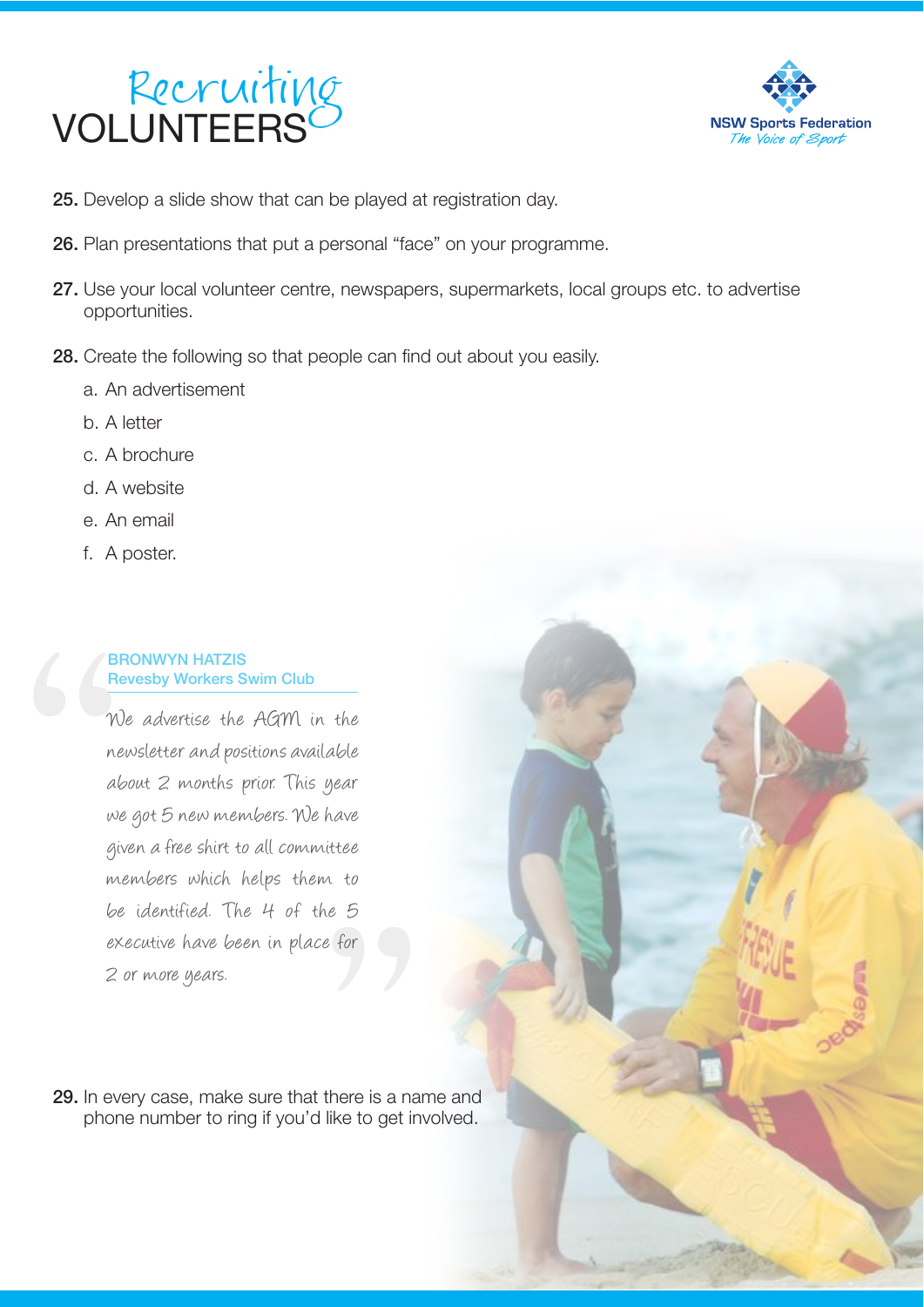### Recruiting<br>VOLUNTEERS



#### MAKE IT EASY FOR PEOPLE TO VOLUNTEER:

30. Is your Club a fun, happy place to be? If so, you'll have more luck in getting people to help!

- **31.** Start with what's in front of you  $-$  just ask.
- **32.** Face to face recruitment is the most effective method ask people who come to your club regularly ie .parents etc. It sounds obvious but people forget.

#### ANGELA VAN DYKE Castle Hill RSL Dolphins Swim Club

Contains to the contact of  $\theta$ <br>fit fit that as a set of  $\theta$ really<br>. We<br>. We For our club, we do not advertise to recruit volunteers. In fact, like many clubs, we recruit from within! So as new families join (usually when their kids are young), we encourage them to do simple things like time keep on a club night. Over time, people become more familiar with how things run, kids get a bit older (requiring less direct supervision) and we do call outs via our newsletters encouraging people to do the various courses for various roles. We are fortunate to have experienced long serving members (and technical officials) who can run training for us. This makes the experience less daunting for parents. We are also very fortunate to have existing volunteers who have been around forever (no disrespect intended). They joined as mentioned above, kids grew up and moved on but they remained involved in the sport. It's fantastic for people retiring, as it keeps them busy and engaged, and we (those with much less tenure of service) really appreciate and leam from their experience! So, it's not a formal confronting thing. We keep it simple, casual, and engage with people that are interested in what we do.

33. Present a friendly welcoming face – some people can be intimidated or overwhelmed. Have some nice and friendly people to talk to parents so that they feel happy to get involved.

#### MANDY BROWN Tamworth Softball Association.

" " The Contract of The Contract of Contract of Contract of Contract of Contract of Contract of Contract of Contract of Contract of Contract of Contract of Contract of Contract of Contract of Contract of Contract of Contra was<br>"<br>"<br>" From my own experience I believe that very willing volunteers could be, or are very intimidated by those already involved. In my first years at Tamworth Softball I felt limited to being a cheque book for my daughter. I believe if softball in Tamworth was much larger I would not have been encouraged to be a part of the Association. I personally would never have asked to be more than a mom on the side lines (my own personality limited me). Because I was encouraged to assist I now live and breathe everything softball. I give up many hours of my week and encourage friends and family to do the same to help.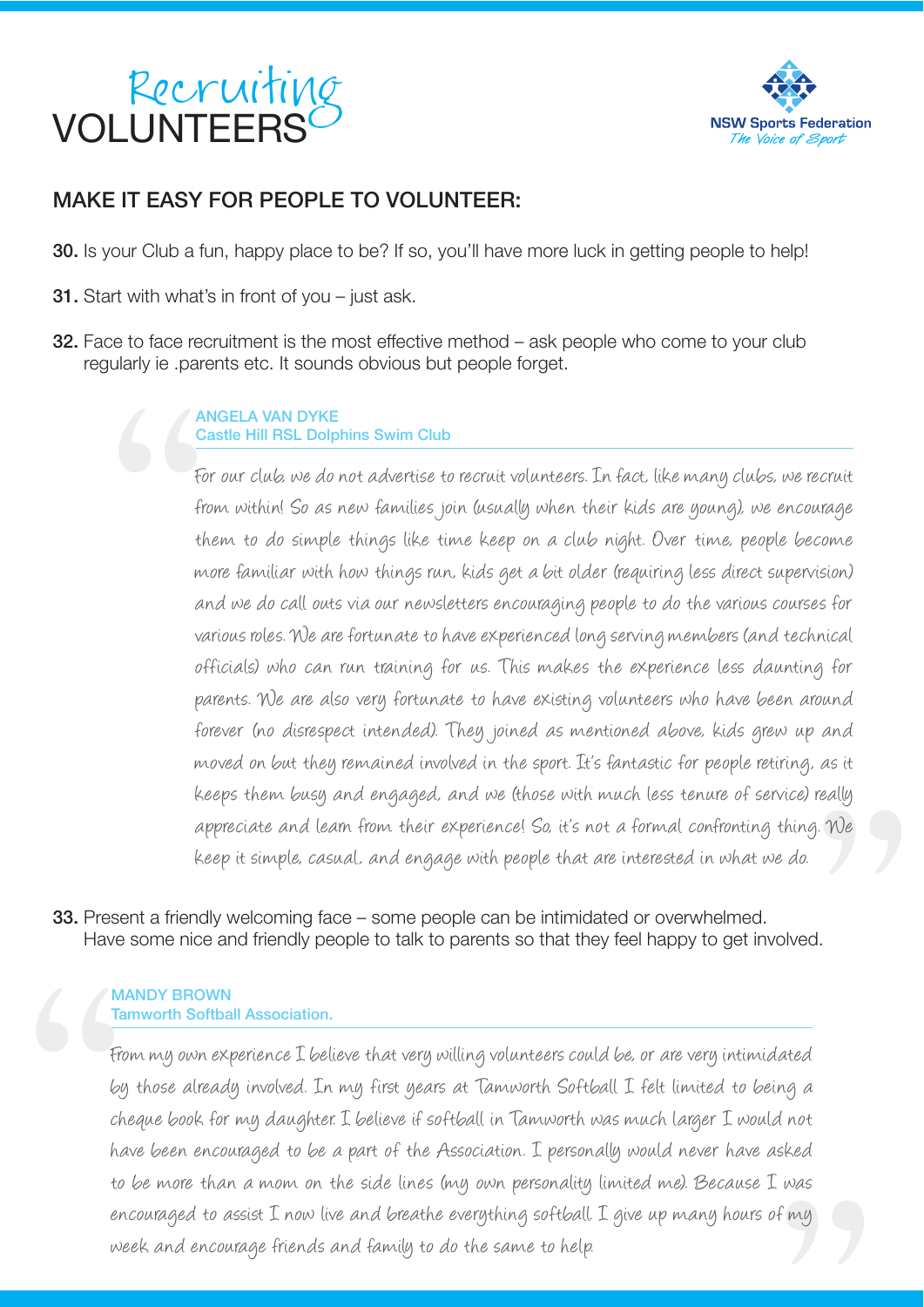



#### 34. Develop a volunteer form so that people can fill in their contact details for later.

#### LOUISE BERGFIELD Publicity officer, Ryde Little Athletics

 $\begin{array}{c}\n\begin{array}{ccc}\n\frac{1}{P} & \frac{1}{P} \\
\frac{1}{P} & \frac{1}{P} \\
\frac{1}{P} & \frac{1}{P} \\
\frac{1}{P} & \frac{1}{P} \\
\frac{1}{P} & \frac{1}{P} \\
\frac{1}{P} & \frac{1}{P} \\
\frac{1}{P} & \frac{1}{P} \\
\frac{1}{P} & \frac{1}{P} \\
\frac{1}{P} & \frac{1}{P} \\
\frac{1}{P} & \frac{1}{P} \\
\frac{1}{P} & \frac{1}{P} \\
\frac{1}{P} & \frac{1}{P} \\
\frac{1}{P} & \frac{1$ " Little A's relies on getting a whole lot of parents out on the field and this is always a challenge. Last season we added a new form to rego that required the parents to nominate what event they would be helping at and/or if they had no experience, which session of a "train the parent" would they be attending. They were required to hand these forms across to one of our committee (me!) so we could "eyeball" everyone individually and give them the talk about the expectation is that every child competing has a parent out on the field helping. We then had around 40 plus new parents turn up for the training sessions and quite a few of these become new and dependable volunteers during the season. The training session was to remove the mystique/excuse that judging, timing or measuring is "too hard" and "I don't know how to do it". We never get every parent to help - some are world class standard starers at the ground when the call goes out for help! But every bit helps. We'll try it again this season.

#### 35. Recruit more people than you actually need.

- 36. Have board members at registration days.
- 37. Have a Volunteer table at registration day.
- 38. Consider alternate times and locations for registration for volunteers.
- **39.** Have committee / board members wear a name badge with the languages they speak.
- 40. Have an express line for return volunteers.
- 41. Use a welcome committee to greet parents at each registration day.

#### JILL HEPBURN Lismore Richmond Rovers Football Club.

"  $\frac{3}{2}$  to  $\frac{1}{2}$ We ask through Newsletters for volunteers to participate in Canteen Duties, Junior team coaching, setting up fields for the day. At the beginning of the season we sometimes have difficulty in getting helpers for the canteen, or for junior coaches usually parents of children in teams take on these positions, with parents only having to help for say one hour in canteen on the day their child is at home. Coaches of teams are not asked to assist other than coach their team.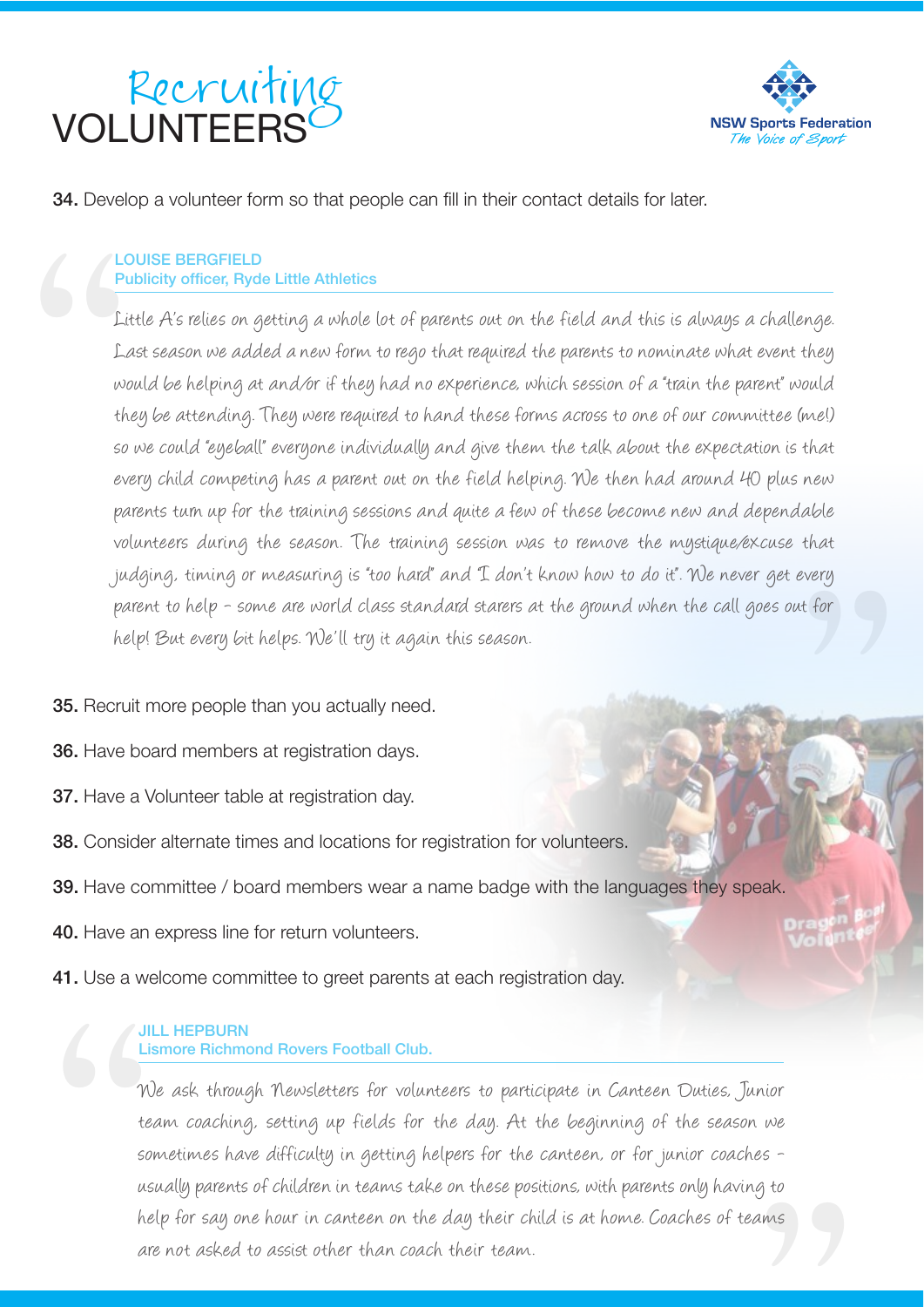



- 42. Post a list of needed volunteers.
- 43. Encourage any questions.
- 44. Make sure members know what opportunities there are with the club have a clear advert about Volunteering clearly visible in your club.

#### PETER MOORE Wagga Swans Junior AFC

to all.<br>reign We regularly text parents and advise vacant committee positions at the beginning/end of year. Our Committee meetings are open to all. We try to create a transition where the President has a 2 year reign and keep an experienced committee in support around them.

## $\frac{P}{\gamma}$ ALEXANDRA PEARCE Cherrybrook Senior and Little Athletics Club Inc.

A<br>
C<br>
F<br>
T<br>
F<br>
T<br>
V<br>
V<br>
V<br>
V<br>
V<br>
V<br>
V<br>
V<br>
V<br>
V<br> nited<br>pour<br>Allen For the Little A's section - we talk to and encourage the parents to help. Part of registration for Little  $A's$  – parents must be present for the competition night so we strongly encourage them to also help. For the senior section  $\neg$  we are recruited via Athletics NSW. Volunteers are required from each club, and these add to our 'brownie' points which adds to the clubs certification requirements.

#### IVAN STEPIC St Michaels Knights Soccer Club

" . pay<br>, pay<br>uties. We encourage teenage players to join referee ranks; We openly identify our weaknesses/needs for skill sets required and ask that members work to their strengths. We broadcast as much information as possible so our members understand what is going on. We pay young people to carry out canteen duties. We divide work load.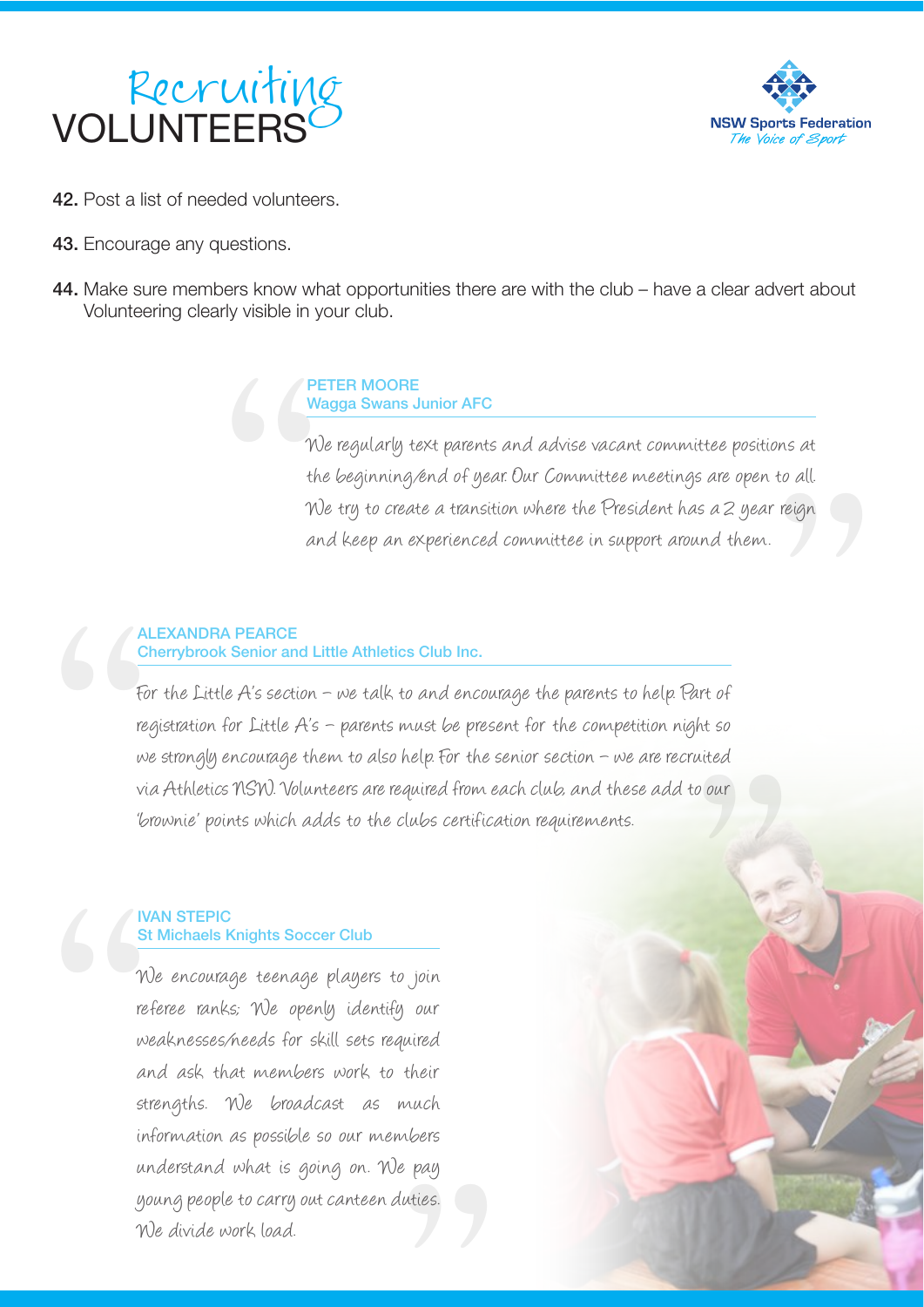



- 45 Look at what skills your current volunteers already have or would like to develop and identify any training needs.
- 46. Invite members to 'bring a friend' to a volunteer taster event. Hold an 'Each one, Reach one' evening.
- 47. Don't overlook young players as potential coaches or umpires.
- 48. Contact your TAFE / College where students are studying courses to do with sport. The best contact would be the Student Engagement contact or student work placement contact.
- 49. Contact your local High School and speak to the Head of Department for PDHPE or Principal. Schools do great things like the Duke of Edinburgh Award Scheme which need young people to volunteer as part of their Award.
- 50. Your local school may also be involved with the NSW Premier's Student Volunteering Award Scheme for pupils in Year 9 and 10. These students can get an award for volunteering in their local sport.

So there you go. 50 ideas to get you started. Now you've got to **keep** these wonderful people and it would be a good idea to **reward** them too. See our other resources and workshops at www.sportnsw.com.au.

Tulie Stafford Education Manager

### **VOLUNTEER**